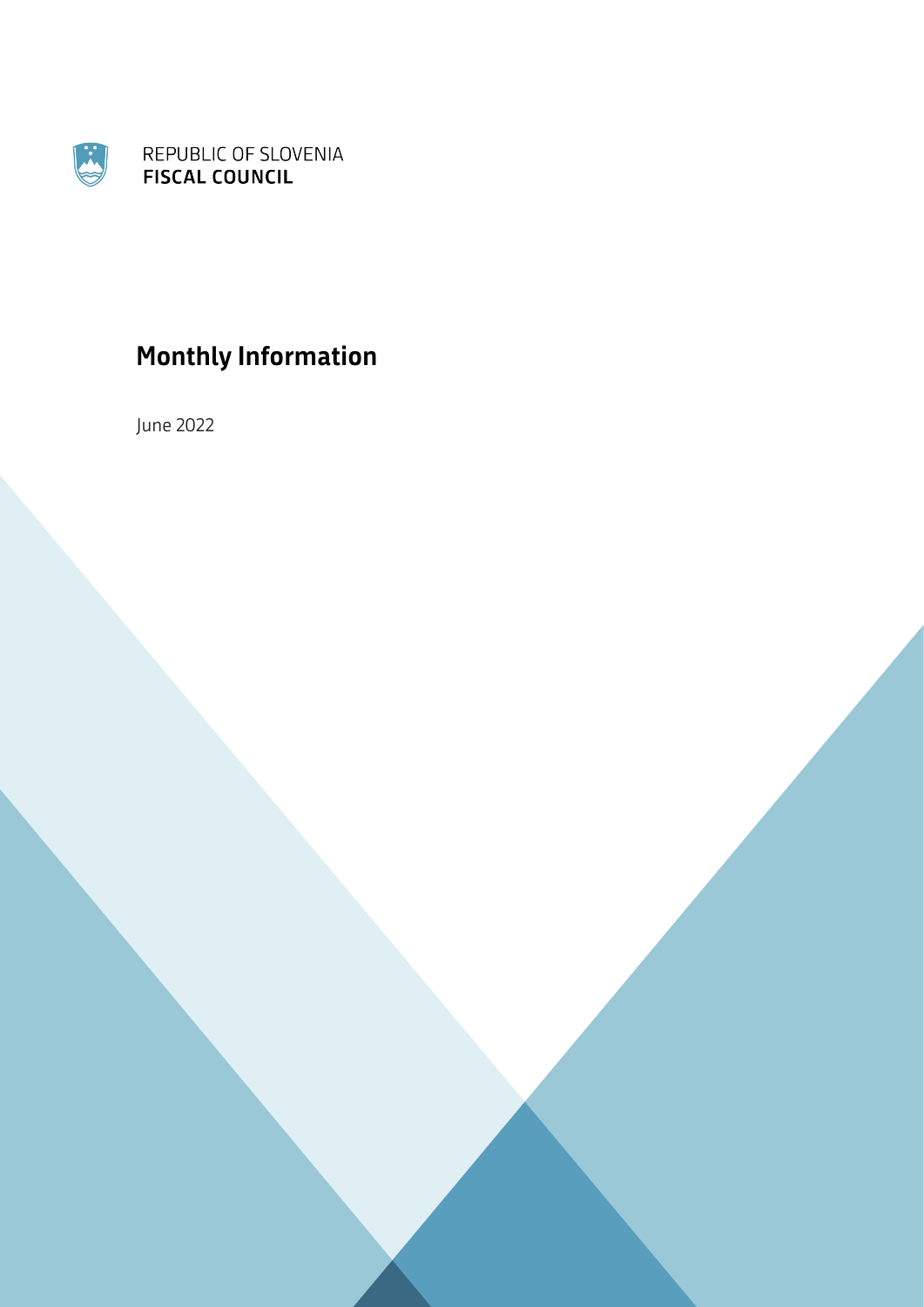Monthly Information, June 2022

Document No.: 30-1/2022/4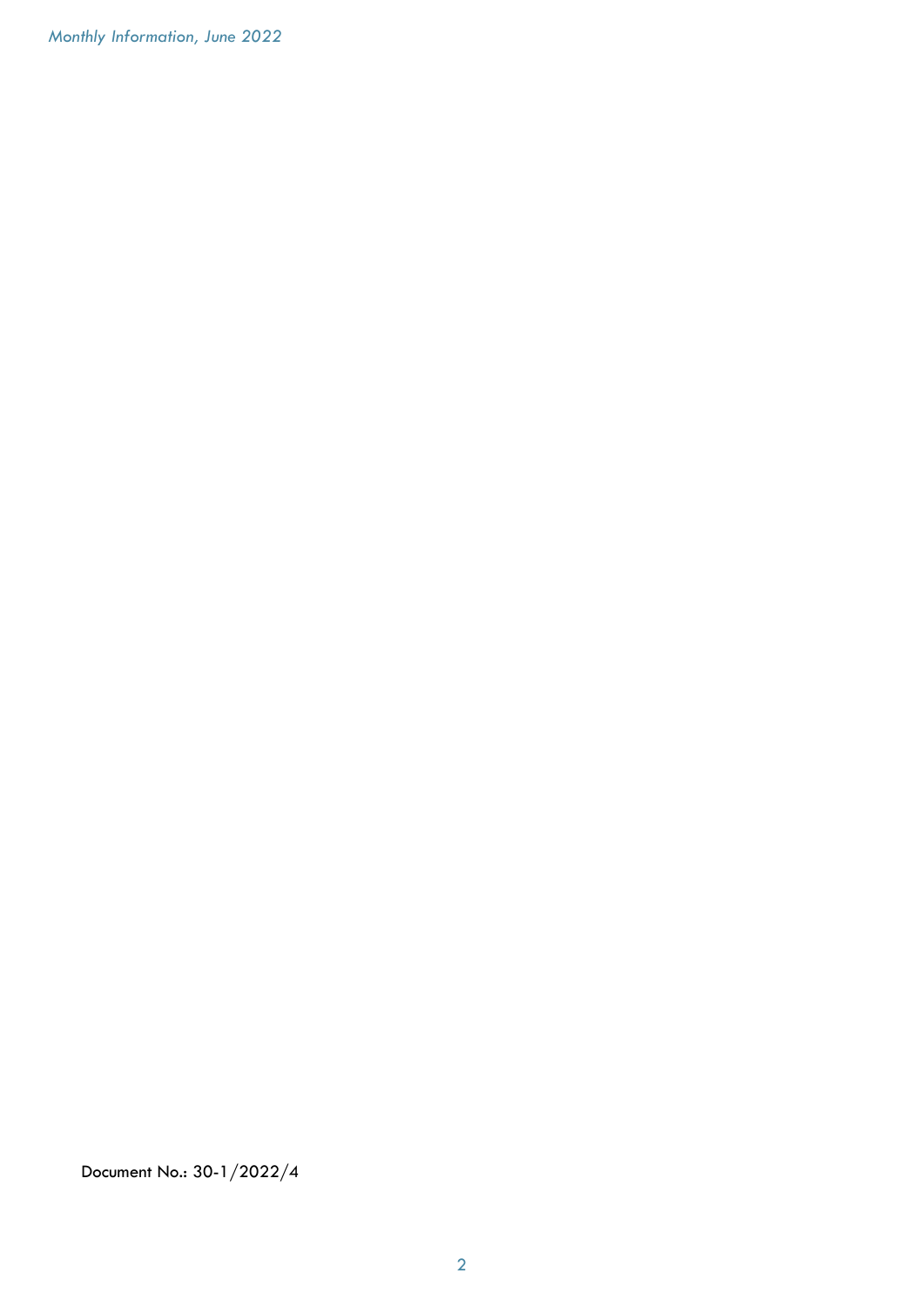## Key highlights<sup>1</sup>

- · According to provisional data, the state budget deficit amounted to EUR -22 million in the first five months of 2022, while without taking into account the direct effect of COVID-related measures, there would have been a surplus of EUR 309 million.
- · Revenue in the first five months of 2022 on a year-on-year basis was 17.3% higher, or 20.1% higher excluding the direct effect of COVID-related measures.
- Expenditure in the first five months of this year was -9.2% lower on a year-on-year basis, or 14.4% higher excluding the direct effect of COVID measures totalling EUR 402 million.
- · The total level of state budget expenditures for COVID-related measures from March 2020 to the end of May this year amounts to EUR 5,194 million.
- The decrease in the deficit compared to the same period last year is mainly due to lower expenditure on COVID-related measures and revenue growth as a result of a recovery in economic activity. If there is no significant deterioration in the economic situation by the end of the year, we estimate that revenue will be higher than projected in the state budget. As a consequence, the deficit should also be lower if the expenditure target is met. On the other hand, the key short-term downside risks are an increase in labour costs if trade union demands are met, and the recovery of financial losses to oil product sellers or possible additional measures to limit the impact of high prices on households and the economy.

<sup>1</sup> The Fiscal Council will continue to regularly publish an overview of the implementation of the state budget under the cash flow methodology and COVID-related measures in its monthly publication, subject to the availability of such data in the future. All comments pertain to data as at 2 June 2022. Along with the Ministry of Finance, we would like to thank the Financial Administration of the Republic of Slovenia (FURS) for its cooperation and submitted data.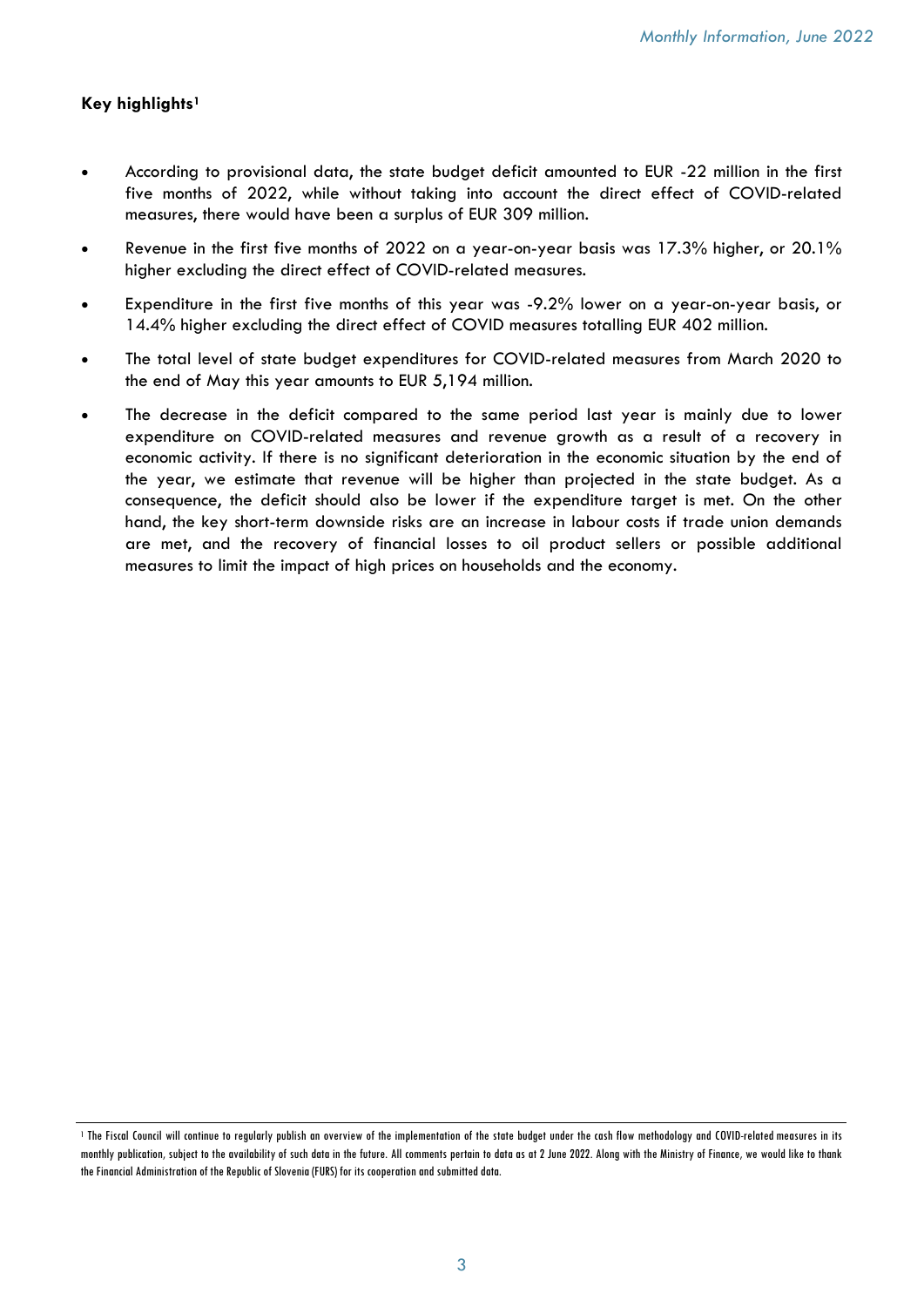#### State Budget, January–May 2022<sup>2</sup>

- · In May, the state budget showed a surplus of EUR 91 million according to provisional data, while the total deficit in the first five months amounted to EUR -22 million. Not counting the direct effect of COVID-related measures, the state budget surplus in the first five months amounted to EUR 309 million.<sup>3</sup>
- Revenues in the first five months of this year were 17.3% higher than in the same period last year.<sup>4</sup> The high growth is partly due to a base effect, when revenue was quite low in the same months last year due to the restrictive measures, partly due to high domestic demand or the rapid recovery, and partly due to receipt of the remainder of the advances of the first tranche of the Recovery and Resilience Plan (RPP).<sup>5</sup>
- · VAT revenue was the main contributor to the year-on-year growth in revenue (almost half). It was also approximately EUR 350 million higher than in the first five months of 2019. Growth in income tax revenue has moderated considerably with the expiry of the payment of allowances, which were quite high at the beginning of last year. Nevertheless, this revenue was around EUR 150 million higher than in the same period of the pre-crisis year of 2019. Corporate income tax revenues increased by 40.7 % year on year in the first five months of this year due to an

|                                      | January-May |       |                    |               | June-December |          |                    |               |               |          |                    |               |
|--------------------------------------|-------------|-------|--------------------|---------------|---------------|----------|--------------------|---------------|---------------|----------|--------------------|---------------|
|                                      |             |       | change             |               |               |          | change             |               |               |          | change             |               |
|                                      | 2021        | 2022  | 2022/2021          |               | 2021          | 2022*    | 2022/2021          |               | 2021          | 2022**   | 2022/2021          |               |
|                                      |             |       | <b>EUR</b> million | $\frac{0}{0}$ |               |          | <b>EUR</b> million | $\frac{0}{0}$ |               |          | <b>EUR</b> million | $\frac{0}{0}$ |
| <b>Revenue</b>                       | 4,517       | 5,300 | 783                | 17.3          | 6,657         | 6,168    | $-489$             | $-7.3$        | 11,174 11,469 |          | 295                | 2.6           |
| VAT                                  | 1,538       | 1,893 | 355                | 23.1          | 2,693         | 2,306    | $-387$             | $-14.4$       | 4,231         | 4,199    | $-32$              | $-0.8$        |
| <b>Excise duties</b>                 | 535         | 538   | 3                  | 0.6           | 936           | 925      | -11                | $-1.1$        | 1,470         | 1,463    | $-7$               | $-0.5$        |
| Personal income tax                  | 701         | 745   | 43                 | 6.2           | 812           | 762      | $-50$              | $-6.2$        | 1,514         | 1,507    | $-7$               | $-0.4$        |
| Corporate income tax                 | 532         | 749   | 216                | 40.7          | 583           | 305      | $-277$             | $-47.6$       | 1,115         | 1,054    | $-61$              | $-5.4$        |
| <b>EU</b> funds                      | 371         | 513   | 142                | 38.4          | 576           | 1.160    | 584                | 101.4         | 947           | 1,673    | 726                | 76.7          |
| Non-tax                              | 409         | 297   | $-112$             | $-27.3$       | 409           | 205      | $-204$             | $-49.9$       | 818           | 502      | $-316$             | $-38.6$       |
| Other revenue                        | 431         | 565   | 134                | 31.1          | 648           | 505      | $-143$             | $-22.1$       | 1,079         | 1,070    | $-9$               | $-0.8$        |
| <b>Expenditure</b>                   | 5,860       | 5,322 | $-538$             | $-9.2$        | 8,394         | 8,618    | 225                | 2.7           | 14,254        | 13,940   | $-314$             | $-2.2$        |
| <b>Total labour costs</b>            | 1,791       | 1,444 | $-347$             | $-19.4$       | 2,418         | 2,359    | $-59$              | $-2.4$        | 4,209         | 3,803    | $-405$             | $-9.6$        |
| Transfers to individ. and househ.    | 1,248       | 802   | $-446$             | $-35.8$       | 1,284         | 876      | $-408$             | $-31.8$       | 2,532         | 1,678    | $-855$             | $-33.8$       |
| <b>Expend. on goods and services</b> | 500         | 573   | 73                 | 14.7          | 1,024         | 771      | $-252$             | $-24.7$       | 1,523         | 1,344    | $-179$             | $-11.7$       |
| Investment                           | 259         | 334   | 75                 | 29.1          | 979           | 1,957    | 977                | 99.8          | 1,238         | 2,291    | 1,053              | 85.0          |
| Curr, transfers to soc, sec, funds   | 508         | 594   | 86                 | 16.8          | 841           | 867      | 25                 | 3.0           | 1,350         | 1,461    | 111                | 8.2           |
| <b>Subsidies</b>                     | 481         | 346   | $-135$             | $-28.1$       | 334           | 213      | $-121$             | $-36.2$       | 815           | 559      | $-256$             | $-31.4$       |
| Interest                             | 425         | 346   | $-79$              | $-18.6$       | 302           | 338      | 36                 | 11.8          | 727           | 683      | $-43$              | $-6.0$        |
| Payments to the EU budget            | 285         | 303   | 18                 | 6.2           | 344           | 277      | -66                | $-19.3$       | 629           | 580      | $-49$              | $-7.7$        |
| Other expenditure                    | 364         | 580   | 217                | 59.5          | 867           | 961      | 93                 | 10.8          | 1,231         | 1,541    | 310                | 25.2          |
| <b>Balance</b>                       | $-1,343$    | $-22$ | 1,322              |               | $-1,737$      | $-2,450$ | $-713$             |               | $-3,080$      | $-2,472$ | 608                |               |

Table 1: State budget

Sources: MoF, FC calculations. Note: \*Implicitly calculated to match MoF forecast. \*\*Amendments to the budget for 2022 (Oct. 21).

<sup>2</sup> The comments on the state budget implementation refer to the daily data available at: https://proracun.gov.si/#. (only in Slovene)

5 In January, a further EUR 118 million of the remainder of the EUR 231 million first tranche from the RRP advance payments was received.

<sup>3</sup> The difference between the cost of COVID-related measures and their effect on the state budget balance is due to EU-funded expenditure on COVID-related measures. In the estimate of the balance not accounting for the effect of COVID-related measures, the EU funds are subtracted from the published revenue from EU funds.

<sup>4</sup> As a result, revenue was 20.1% higher, without taking into account the direct effect of COVID-related measures. In the same period last year, more tax deferrals or instalment payments of tax liabilities were approved than there were refunds, while in the first five months of this year, only refunds of tax liabilities impact the level of revenues.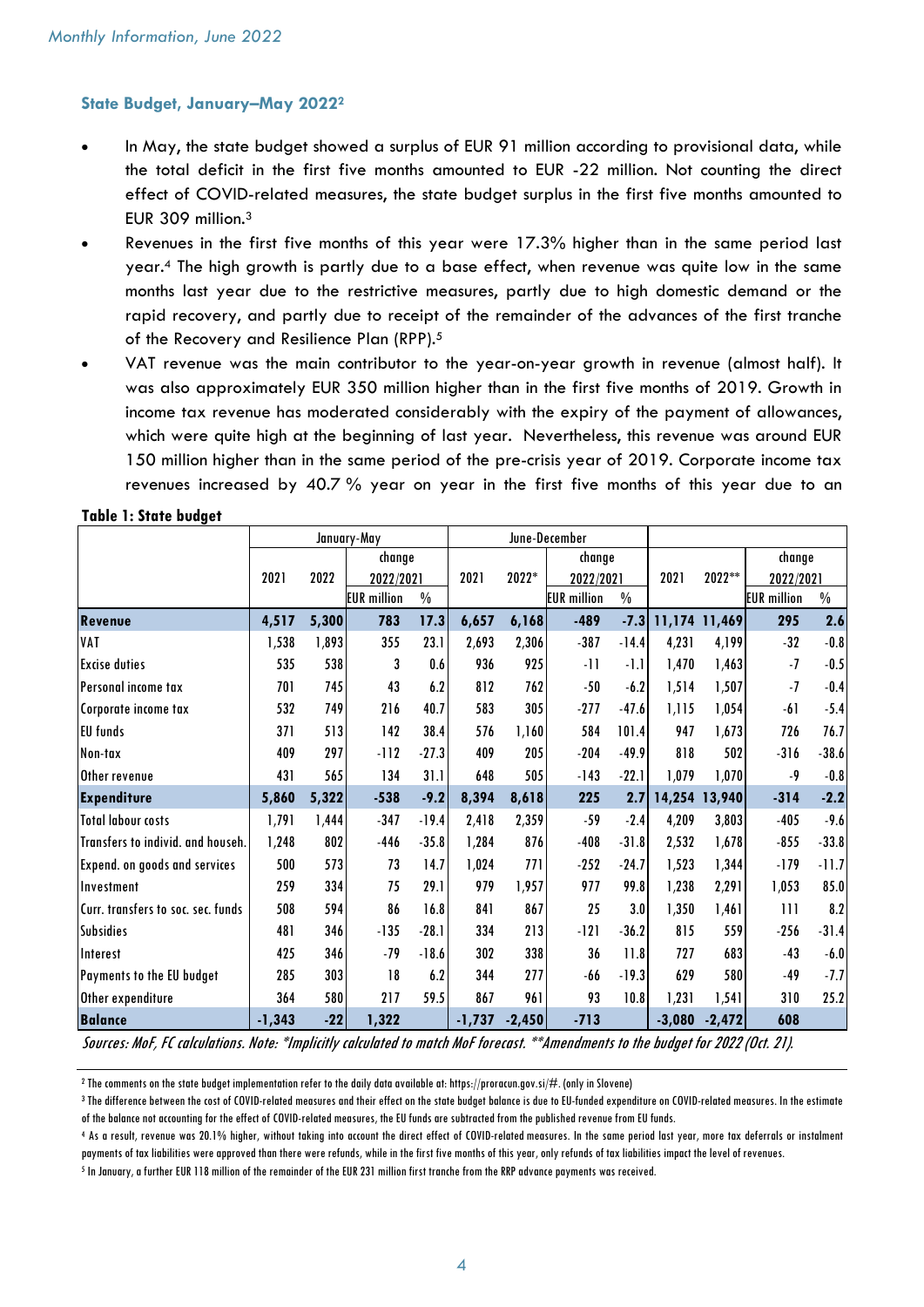

Figure 1: State budget balance (January-May)

Figure 2: State budget revenue and expenditure (January-May)



**n** revenue **expenditure** 

Source: MoF, FC calculations.

| Table 2: Impact of COVID measures on state budget outturn |  |  |  |  |
|-----------------------------------------------------------|--|--|--|--|
|-----------------------------------------------------------|--|--|--|--|

|                                            | January-May 2021 January-May 2022 |                |                    |                | excl. COVID           |               |  |
|--------------------------------------------|-----------------------------------|----------------|--------------------|----------------|-----------------------|---------------|--|
|                                            | <b>EUR</b> million                |                | <b>EUR</b> million |                | y-o-y change          |               |  |
|                                            | COVID                             | excl.<br>COVID | COVID              | excl.<br>COVID | <b>EUR</b><br>million | $\frac{0}{0}$ |  |
| <b>Revenue</b>                             | 163                               | 4,354          | 71                 | 5,229          | 875                   | 20.1          |  |
| <b>VAT</b>                                 | $-15$                             | 1,553          | 38                 | 1,855          | 302                   | 19.4          |  |
| <b>Excise duties</b>                       | 29                                | 506            |                    | 537            | 31                    | 6.1           |  |
| Personal income tax                        | -6                                | 707            | 5                  | 740            | 32                    | 4.5           |  |
| Corporate income tax                       | 149                               | 384            | 3                  | 746            | 362                   | 94.4          |  |
| EU funds <sup>1</sup>                      | 32                                | 339            | 14                 | 499            | 160                   | 47.2          |  |
| Non-tax                                    | 0                                 | 409            | 0                  | 297            | $-112$                | $-27.3$       |  |
| Other revenue                              | $-25$                             | 457            | 9                  | 556            | 99                    | 21.7          |  |
| <b>Expenditure</b>                         | 1,561                             | 4,300          | 402                | 4,920          | 621                   | 14.4          |  |
| <b>Total labour costs</b>                  | 416                               | 1,374          | 21                 | 1,422          | 48                    | 3.5           |  |
| Transfers to individuals and households    | 638                               | 610            | 55                 | 746            | 136                   | 22.3          |  |
| Expenditure on goods and services          | 114                               | 386            | 130                | 444            | 58                    | 15.0          |  |
| Investment                                 | 4                                 | 255            | 8                  | 326            | 72                    | 28.2          |  |
| Current transfers to social security funds | 1                                 | 508            | 68                 | 526            | 18                    | 3.6           |  |
| <b>Subsidies</b>                           | 289                               | 192            | 17                 | 328            | 136                   | 71.0          |  |
| Interest                                   | 0                                 | 425            | 0                  | 346            | $-79$                 | $-18.6$       |  |
| Payments to the EU budget                  | 0                                 | 285            | 0                  | 303            | 18                    | 6.2           |  |
| Other expenditure                          | 99                                | 265            | 102                | 479            | 214                   | 80.7          |  |
| <b>Balance</b>                             | $-1,398$                          | 55             | $-330$             | 309            | 254                   |               |  |

Sources: MoF, FURS, FC estimates and calculations. Note: <sup>1</sup>The effect on balance of revenue from EU funds used for financing of COVID measures is neutralized, so that they are interpreted as higher total revenue from EU funds.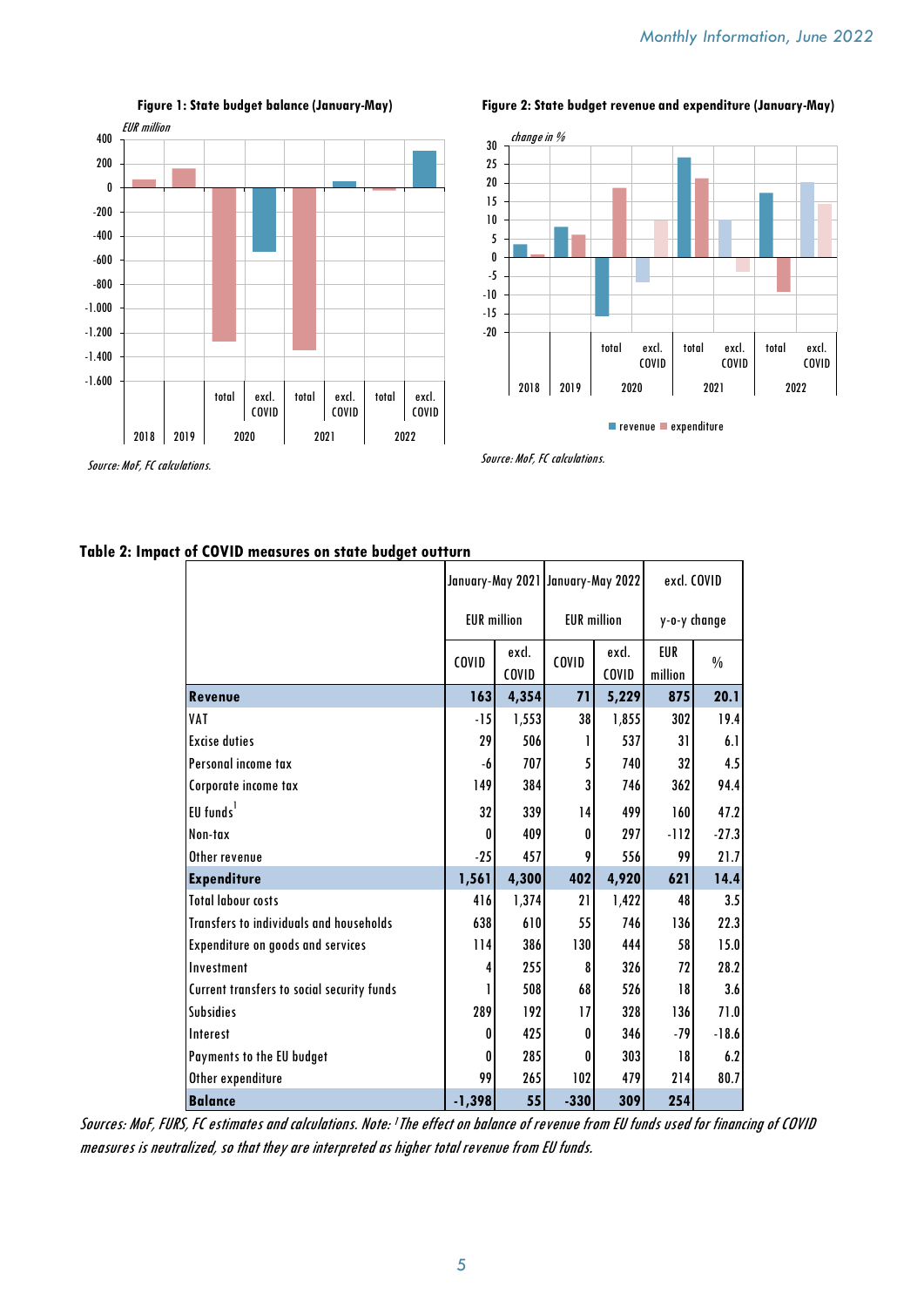exceptionally high May settlement as a result of the strong performance of businesses last year. As a consequence of the government's action, growth in excise duty revenues is relatively low, as such duties have been reduced since early February due to the high energy prices. In the coming months, we expect more subdued growth rates in tax revenue, due to the reverse base effect and increased risks to economic growth. On a full-year basis, however, these will be higher than expected at the time of the adoption of the state budget, unless there is a significant deterioration in the economic situation.

- Expenditure in the first five months was -9.2% lower than in the corresponding period last year. This was mainly a consequence of the direct effect of COVID-related measures. These amounted to EUR 1,561 million in the first five months of last year and to EUR 402 million in the same period this year. Without this effect, expenditure would have been 14.4% higher on a year-onyear basis during the first five months of 2022.
- · A large part of the overall growth, excluding the effect of COVID-related measures, is due to the transfer of EUR 118 million of the RRP funds to the budgetary fund. Without this effect, total expenditure growth would have been 12.0% over the five months.
- · Among the other key expenditure categories, higher subsidies and transfers to individuals and households were the main contributors to the overall growth. The increase in transfers to individuals and households was due to the reverse base effect of subsidising transport and meals for pupils<sup>6</sup> and the regular adjustment to inflation in March.<sup>7</sup>
- · Growth in labour costs (excluding the effect of COVID-19 related allowances) stood at 3.5% in the first five months of this year, but the risks to higher growth in this expenditure area are most pronounced.
- Expenditure on investments amounted to EUR 334 million in the first five months, and according to budgetary projections, another EUR 2.0 billion in investments is expected by the end of the year, which is approximately EUR 700 million more than the whole of last year.

<sup>6</sup> In the first months of last year, schools were still closed, so there was no expenditure on subsidising transport and meals for pupils.

<sup>7</sup> In March, most social transfers were adjusted to last year's inflation of 4.9%, and income limits for determining eligibility for such were also adjusted.